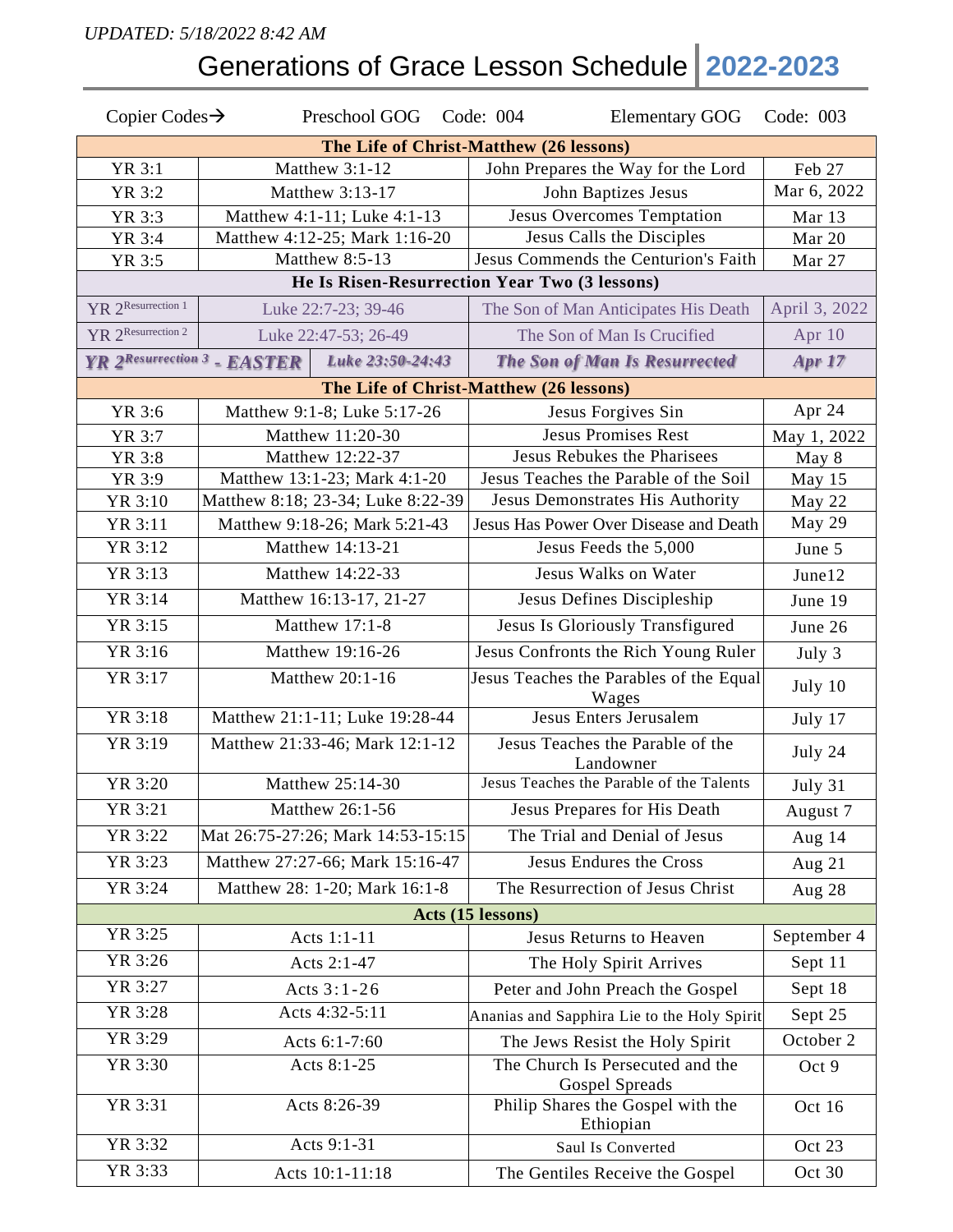### *UPDATED: 5/18/2022 8:42 AM*

## Generations of Grace Lesson Schedule **2022-2023**

| YR 3:34                                             | Acts 12:1-24                                      |                  | God Frees Peter from Prison                        | November 6    |  |  |  |  |
|-----------------------------------------------------|---------------------------------------------------|------------------|----------------------------------------------------|---------------|--|--|--|--|
| YR 3:35                                             | Acts 15.1-35                                      |                  | The Gentiles Are Saved by Faith                    | Nov 13        |  |  |  |  |
| YR 3:36                                             | Acts 16:16-40                                     |                  | The Philippian Jailer Is Saved                     | <b>Nov 20</b> |  |  |  |  |
| YR 3:37                                             | Acts 17:16-34                                     |                  | Paul Preaches in Athens                            | <b>Nov 27</b> |  |  |  |  |
| YR 3:38                                             | Acts 27                                           |                  | <b>God Protects Paul</b>                           | December 4    |  |  |  |  |
| YR 3:39                                             | Acts 28:11-31                                     |                  | Paul Testifies to the Gospel in Rome               | Dec 11        |  |  |  |  |
| The Son of God Becomes Man - Year Three (2 lessons) |                                                   |                  |                                                    |               |  |  |  |  |
| YR 3 <sup>Christmas 1</sup>                         | John 1:1-5                                        |                  | The Pre-Existence of the Son of God                | Dec 18        |  |  |  |  |
| YR 3 <sup>Christmas 2</sup>                         | John 1:6-18                                       |                  | The Incarnation of the Son of God                  | Dec 25        |  |  |  |  |
|                                                     | 2 <sup>nd</sup> Hour Only – JESUS Storybook Bible | <b>Matthew 2</b> | <b>The King of All Kings</b>                       | Jan 1, 2023   |  |  |  |  |
|                                                     | <b>Lesson #24</b>                                 |                  | <b>Story of the Wise Men</b>                       |               |  |  |  |  |
| <b>Revelation (4 lessons)</b>                       |                                                   |                  |                                                    |               |  |  |  |  |
| YR 3:40                                             | Revelation 1:1-20                                 |                  | John Testifies to the Exalted Jesus Christ         | Jan 8         |  |  |  |  |
| YR 3:41                                             | Revelation 5:1-14                                 |                  | John Sees the Worthy Lamb                          | Jan 15        |  |  |  |  |
| YR 3:42                                             | Revelation 19:11-20:15                            |                  | God Will Judge the World                           | Jan 22        |  |  |  |  |
| YR 3:43                                             | Revelation 21:1-22:21                             |                  | God creates New Heaven & New Earth                 | Jan 29        |  |  |  |  |
| <b>Genesis (16 lessons)</b>                         |                                                   |                  |                                                    |               |  |  |  |  |
| <b>YR 1:1</b>                                       | Genesis $1:1-2:3$                                 |                  | God Creates the Heavens and the Earth              | February 5    |  |  |  |  |
| YR 1:2                                              | Genesis 1:26-31; 2:7-24                           |                  | God Creates Man and Woman                          | Feb 12        |  |  |  |  |
| YR 1:3                                              | Genesis 2:15-17; 3:1-24                           |                  | Man Rebels against God                             | Feb 19        |  |  |  |  |
| YR 1:4                                              | Genesis 4:1-15                                    |                  | Cain Rebels against God                            | Feb 26        |  |  |  |  |
| YR 1:5                                              | Genesis 6:5-7:24                                  |                  | God Floods the Earth                               | March 5       |  |  |  |  |
| YR 1:6                                              | Genesis 8:1-9:17                                  |                  | God Preserves Noah                                 | Mar 12        |  |  |  |  |
| YR 1:7                                              | Genesis 11:1-9                                    |                  | God Judges the Nations at Babel                    | Mar 19        |  |  |  |  |
| <b>YR 1:8</b>                                       | Genesis 11:27-12:9                                |                  | God Makes a Promise to Abram                       | Mar 26        |  |  |  |  |
|                                                     |                                                   |                  | The Risen Savior-Resurrection Year One (4 lessons) |               |  |  |  |  |
| YR 1 <sup>Resurrection</sup> 1                      | Matthew 21-23; Zechariah 9:9                      |                  | Jesus Enters Jerusalem as King                     | April 2       |  |  |  |  |
| YR 1Resurrection 2                                  | EASTER - Matthew 26-27                            |                  | Judas Betrays Jesus                                | Apr 9         |  |  |  |  |
| YR 1 Resurrection 3                                 | Matthew 26:57-27:2, 11-66                         |                  | <b>Jesus Endures the Cross</b>                     | Apr 16        |  |  |  |  |
| YR 1Resurrection 4                                  | Matthew 28                                        |                  | Jesus Rises from the Dead                          | Apr 23        |  |  |  |  |
|                                                     |                                                   |                  | Genesis (16 lessons continued)                     |               |  |  |  |  |
| YR 1:9                                              | Genesis 16:1-6; 17:15-21; 18:1-15                 |                  | Abraham and Sarah Doubt God                        | Apr 30        |  |  |  |  |
| YR 1:10                                             | Genesis 18:16-19:29                               |                  | God Judges Sodom and Gomorrah                      | May 7         |  |  |  |  |
| YR 1:12                                             | Genesis 21:1-14                                   |                  | God Sends Baby Isaac                               | May 14        |  |  |  |  |
| YR 1:13                                             | Genesis 22:1-19; Hebrews 11:17-19                 |                  | God Tests Abraham                                  | May 21        |  |  |  |  |
| YR 1:14                                             | Genesis 25:21-26; 27:1-29                         |                  | God Chooses Jacob over Esau                        | May 28        |  |  |  |  |
| YR 1:15                                             | Genesis 32                                        |                  | Jacob Wrestles with God                            | June 4        |  |  |  |  |
| YR 1:16                                             | Genesis 37                                        |                  | God Preserves Joseph                               | June 11       |  |  |  |  |

#### **Activity Idea and Illustration Websites:**

<http://bibleforchildren.org/PDFs/english/God%20Tests%20Abrahams%20Love%20English.pdf> <http://www.discoveryeducation.com/free-puzzlemaker/?CFID=12401307&CFTOKEN=22030450> <http://www.sundayschoolsources.com/><br>http://puzzles.about.com/od/familyfun/a/KidsBible\_4.htm http://ministry-to-children.com/about/ [http://puzzles.about.com/od/familyfun/a/KidsBible\\_4.htm](http://puzzles.about.com/od/familyfun/a/KidsBible_4.htm) <http://ministry-to-children.com/about/> <http://sewhttkr.home.comcast.net/~sewhttkr/bibleWS/><br>http://www.freebibleimages.org/contributors/moodypublishers/ http://www.answersingenesis.org/kids <http://www.freebibleimages.org/contributors/moodypublishers/> <http://www.answersingenesis.org/kids>/<br>http://www.ebibleteacher.com/children/ http://www.childrensministry.com/ <http://www.ebibleteacher.com/children/> http://www.ebibleteacher.com/children/ http://www.childrensministry.//www.childrensministry.//www.childrensministry.//www.childrensministry.//www.childrensministry.//freechristimages.

<http://www.dltk-bible.com/index.htm>